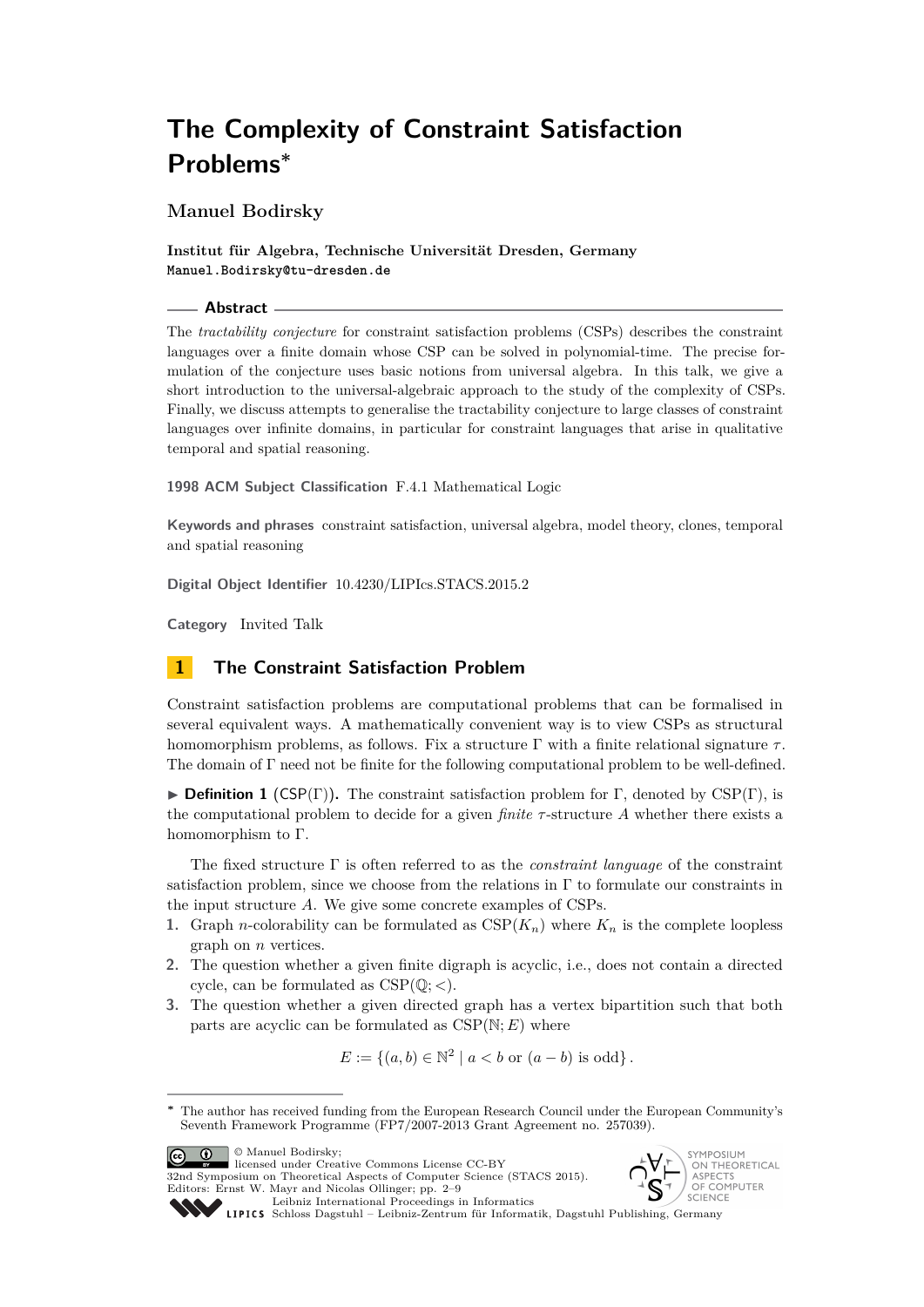**4.** CSP( $\mathbb{R}; \leq, A, O$ ) for  $A := \{(a, b, c) \in \mathbb{R}^3 \mid a + b = c\}$  and  $O := \{1\}$  is essentially the feasibility problem for linear programs (see [\[5\]](#page-6-0)).

The list can be prolonged easily, and contains a variety of problems that appeared in the literature throughout theoretical computer science.

There is a great amount of work about the computational complexity of  $CSP(\Gamma)$  when  $\Gamma$  is a finite structure (i.e., has a finite domain), stimulated by the following dichotomy conjecture.

I **Conjecture 1** (Feder and Vardi [\[18\]](#page-6-1))**.** *Let* Γ *be a finite structure with a finite relational signature. Then* CSP(Γ) *is in P or NP-complete.*

# **2 The Universal-Algebraic Approach**

The central notion for the universal algebraic approach is the notion of a *polymorphism* of a constraint language Γ. A polymorphism of Γ is a homomorphism *h* from finite powers of Γ into Γ. In other words, when *h* has arity *k*, then we require for all relations *R* of  $\Gamma$  and  $(a_1^1, \ldots, a_n^1) \in R, \ldots, (a_1^k, \ldots, a_n^k) \in R$  that  $(h(a_1^1, \ldots, a_1^k), \ldots, h(a_n^1, \ldots, a_n^k)) \in R$ . Unary polymorphisms are also known as *endomorphisms*. Thus, polymorphisms generalise endomorphisms, and endomorphisms generalise automorphisms of Γ. We write  $Pol(\Gamma)$  for the set of all polymorphisms of Γ, and  $Aut(\Gamma)$  for the set of all polymorphisms of Γ.

The following result for structures with a finite domain, which relies on a fundamental theorem in universal algebra [\[19,](#page-6-2) [16\]](#page-6-3), hints at the relevance of polymorphisms for CSPs.

<span id="page-1-0"></span>**Find Theorem 2** ([\[23\]](#page-7-1)). Let  $\Gamma_1$  and  $\Gamma_2$  be finite structures with the same domain and finite *relational signatures such that*  $Pol(\Gamma_1) \subseteq Pol(\Gamma_2)$ *. Then there is a deterministic linear-time many-one reduction from*  $CSP(\Gamma_2)$  *to*  $CSP(\Gamma_1)$ *.* 

Theorem [2](#page-1-0) has an important advancement, Theorem [3](#page-1-1) below, which is particularly important when we want to reduce between CSPs where the constraint languages have different domains. Let us first mention that the set Pol(Γ) is a *function clone*. A function clone is a set  $S$  of functions of finite arity that

**■** is closed under *composition*: for *k*-ary  $g \in S$  and *l*-ary  $f_1, \ldots, f_k \in S$  the *l*-ary function  $g(f_1,\ldots,f_k)$  given by  $(x_1,\ldots,x_l)\mapsto g(f_1(x_1,\ldots,x_l),\ldots,f_k(x_1,\ldots,x_l))$  is also in S, and

contains the *projections*  $\pi_i^k$  given by  $(x_1, \ldots, x_k) \mapsto x_i$ . A map  $\xi$ : Pol( $\Gamma_1$ )  $\to$  Pol( $\Gamma_2$ ) is called a *clone homomorphism* if for all  $g, f_1, \ldots, f_k \in \text{Pol}(\Gamma_1)$ 

$$
\xi(g(f_1,\ldots,f_k)) = \xi(g)(\xi(f_1),\ldots,\xi(f_k))
$$

and  $\xi(\pi_i^k) = \pi_i^k$  for all  $1 \leq i \leq k$ . A *clone isomorphism* is a bijective clone homomorphism.

<span id="page-1-1"></span>**Theorem 3.** *Suppose that*  $\Gamma_1$  *and*  $\Gamma_2$  *are finite structures with finite relational signature such that there exists a clone isomorphism between*  $Pol(\Gamma_1)$  *to*  $Pol(\Gamma_2)$ *. Then*  $CSP(\Gamma_1)$  *and* CSP(Γ2) *are equivalent under deterministic linear-time many-one reductions.*

# **3 The Finite Domain Tractability Conjecture**

Theorem [3](#page-1-1) from the previous section tells us that the computational complexity of CSP(Γ) is coded into the equations that hold on the polymorphisms. We even have a candidate equation that might characterise the CSPs in P.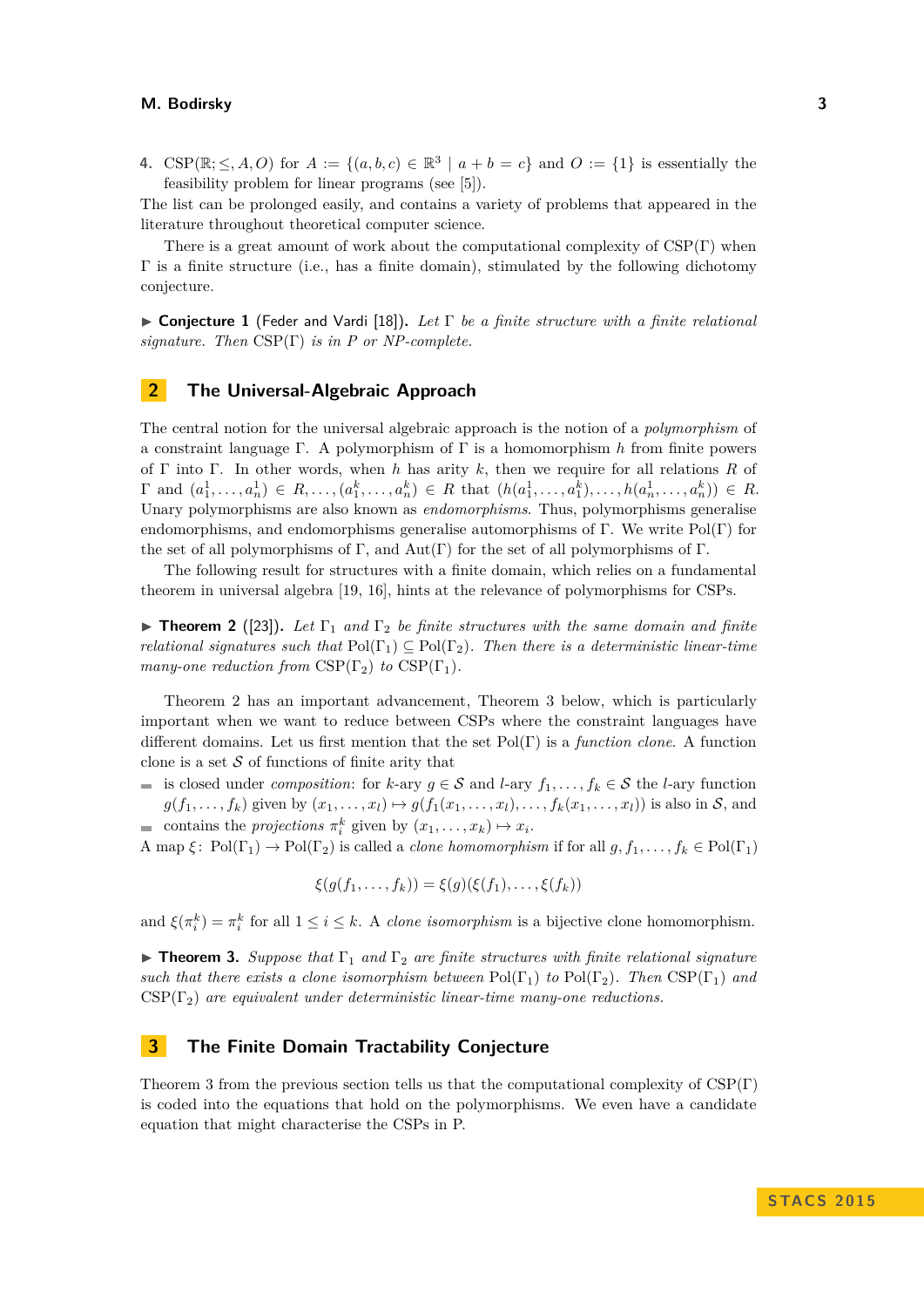<span id="page-2-1"></span>**Figure [1](#page-2-0)** ([\[17,](#page-6-4) [28,](#page-7-2) [21\]](#page-7-3)). *Suppose that*  $\Gamma$  *is a finite structure. Then*  $\Gamma$  *has a* Taylor<sup>1</sup> *polymorphism*  $f$ *, that is, when*  $f$  *has arity*  $n$  *then it satisfies for every*  $i \leq n$  *an equation of the form*

$$
\forall x, y. f(x_1, \ldots, x_n) = f(y_1, \ldots, y_1) ,
$$

*where*  $x_1, \ldots, x_n, y_1, \ldots, y_n \in \{x, y\}$  *and*  $x_i \neq y_i$ *, or there is a structure* Γ' *obtained from* Γ *by dropping all but finitely many relations such that*  $CSP(\Gamma')$  *is NP-complete.* 

The condition given in Theorem [4](#page-2-1) has been improved recently: the existence of a Taylor polymorphism is equivalent to the existence of an operation that satisfies an equation that is must easier to grasp.

**Find 5** ([\[1\]](#page-5-0)). *A finite structure*  $\Gamma$  *has a Taylor polymorphism if and only if it has a* cyclic *polymorphism*  $f$ *, that is,*  $f$  *has arity*  $n \geq 2$  *and satisfies* 

$$
\forall x_1, \ldots, x_n \ldotp f(x_1, \ldots, x_n) = f(x_2, \ldots, x_n, x_1) \ldotp
$$

The following conjecture has been made in different form by Bulatov, Jeavons, and Krokhin [\[17\]](#page-6-4); the formulation given below is equivalent by well-known facts. The conjecture complements Theorem [4,](#page-2-1) and its truth would settle the dichotomy conjecture.

<span id="page-2-2"></span>I **Conjecture 2** (Tractability Conjecture)**.** *Let* Γ *be a finite structure with finite relational signature and a Taylor (or, equivalently, cyclic) polymorphism. Then* CSP(Γ) *is in P.*

# **4 Infinite Domains**

The universal-algebraic approach can be generalised to constraint languages Γ over infinite domains. This generalisation is most straightforward when the automorphism group of  $\Gamma$  is large, in the following sense.

 $\triangleright$  **Definition 6.** A permutation group *G* on a set *X* is called *oligomorphic* if the componentwise action of *G* on  $X^n$  has only finitely many orbits, for all  $n \in \mathbb{N}$ .

An example of an oligomorphic permutation group is the automorphism group of  $(\mathbb{Q}; <)$ . Countable structures Γ with an oligomorphic permutation group are well-known to modeltheorists: by a theorem independently due to Ryll-Nardzewski, Engeler, and Svenonius (see, e.g., [\[22\]](#page-7-4)), these are precisely the countable structures that are *ω*-categorical, that is, Γ has the property that all countable models of the first-order theory of  $\Gamma$  are isomorphic to  $\Gamma$ .

A versatile method to construct *ω*-categorical structures is via Fraïssé-limits, and taking reducts, which we briefly recall here. We need the standard notion of homogeneity (sometimes called ultrahomogeneity) from model theory. A structure Γ is called *homogeneous* if all isomorphisms between finite substructures can be extended to automorphisms of Γ. Homogeneous structures with finite relational signature are *ω*-categorical [\[22\]](#page-7-4). Homogeneous structures are uniquely given by their *age*, which is the class of finite structures that embed into them. The age of a homogeneous structure must have the amalgamation property (we again refer to  $[22]$ , and every amalgamation class C gives rise to a homogeneous structure of age  $\mathcal{C}$ . The fundamental model theory of homogeneous structures goes back to Fraïssé, and hence the unique homogeneous structure for a given amalgamation class is called the *Fraïssé-limit* of this class.

<span id="page-2-0"></span> $1$  Note that, contrary to what can often be found in the literature, in our definition of Taylor operations, we do not insist on idempotency of *f*.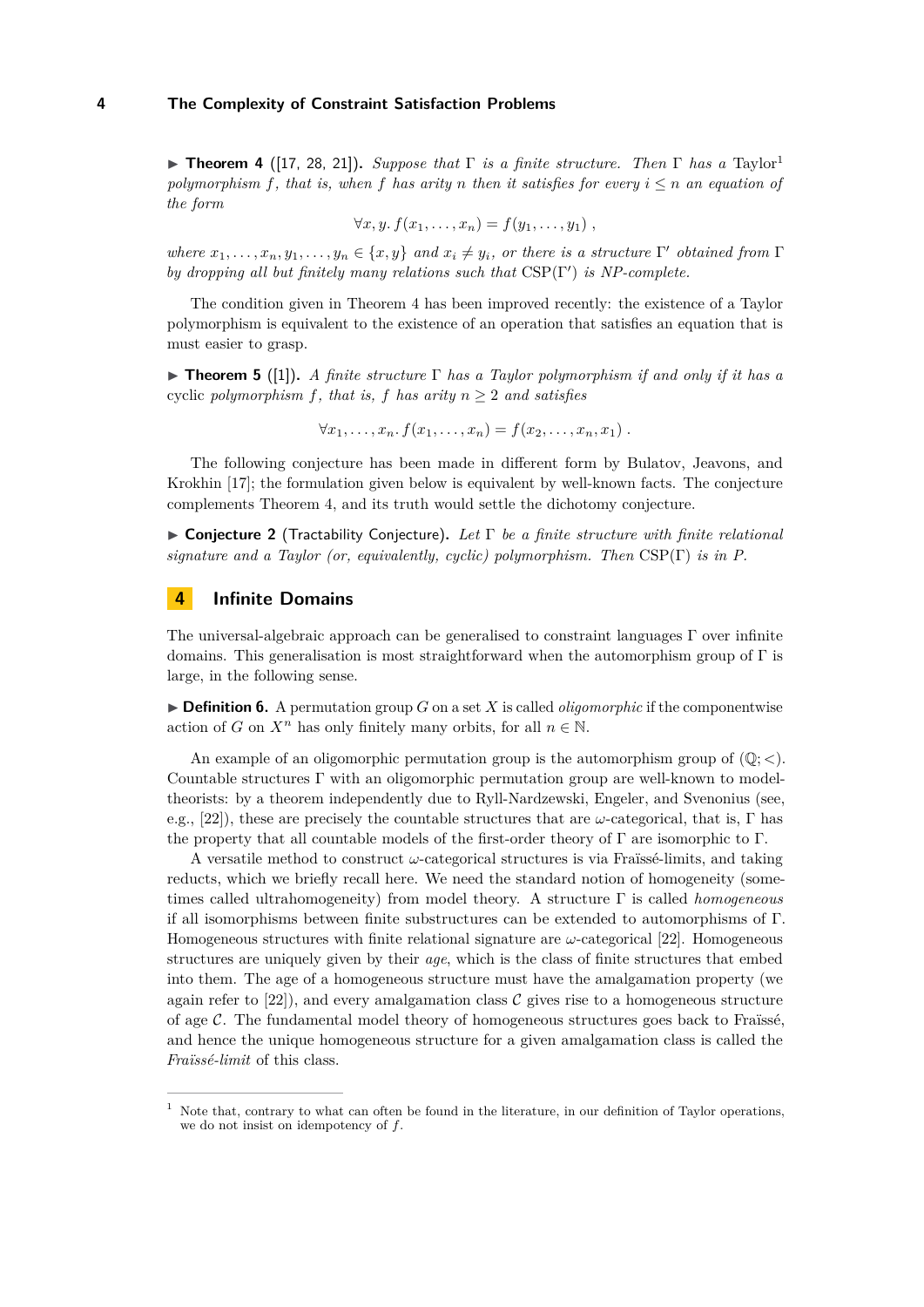A *reduct* of a structure  $\Delta$  is a structure  $\Gamma$  on the same domain such that all relations of  $\Gamma$ are first-order definable (without parameters) in  $\Delta$ . For example, the structure ( $\mathbb{Q}$ ; Betw) where Betw :=  $\{(x, y, z) | x < y < z \lor z < y < x\}$  (the so-called *Betweenness relation*) is a reduct of  $(\mathbb{Q}; <)$ . Reducts of homogeneous structures need not be homogeneous, but reducts of *ω*-categorical structures remain *ω*-categorical.

When  $\Gamma$  is  $\omega$ -categorical, then the complexity of  $\Gamma$  is still coded into the polymorphisms.

**Figure 7** ([\[8\]](#page-6-5)). Let  $\Gamma_1$  and  $\Gamma_2$  be *ω*-categorical structures with the same domain and *finite relational signatures such that*  $Pol(\Gamma_1) = Pol(\Gamma_2)$ *. Then*  $\Gamma_1$  *and*  $\Gamma_2$  *are equivalent under deterministic linear-time many-one reductions.*

An example of a permutation group which is *not* oligomorphic is the automorphism group of the structure  $(N; E)$  discussed in the introduction: it has infinitely many orbits in its componentwise action on  $\mathbb{N}^2$ . However, in this case it is easy to come up with a structure that has precisely the same CSP, but whose automorphism group *is* oligomorphic: let *Q*1*, Q*<sup>2</sup> be a partition of  $\mathbb Q$  such that both  $Q_1$  and  $Q_2$  are dense in  $\mathbb Q$ , and consider the structure  $(\mathbb{Q}; E')$  where

$$
E' := \{(a, b) \in \mathbb{Q}^2 \mid a < b \text{ or } a \in Q_1 \Leftrightarrow b \in Q_2\}.
$$

This is a frequent phenomenon: many computational problems in temporal and spatial reasoning can be formulated as CSPs, but often some extra care is needed to show that they can be formulated with *ω*-categorical constraint languages. A necessary and sufficient Myhill-Nerode-type condition that characterises the CSPs that can be formulated with an  $\omega$ -categorical constraint language can be found in [\[3\]](#page-6-6). An example of a structure that does not satisfy the mentioned Myhill-Nerode-type condition of Example 4, in the introduction. Hence,  $CSP(\mathbb{R}; A, O)$  (which is essentially the feasibility problem for linear programs) cannot be formulated as  $CSP(\Gamma)$  with an  $\omega$ -categorical constraint language.

We do not know whether Theorem [3](#page-1-1) remains valid for *ω*-categorical structures Γ, that is, whether the isomorphism type of the polymorphism clone of  $\Gamma$  determines the complexity of  $CSP(\Gamma)$ . However, the theorem can be rescued by a slight modification.

<span id="page-3-0"></span>**Find 1 Find 1 a** ([\[12\]](#page-6-7)). *Suppose that*  $\Gamma_1$  *and*  $\Gamma_2$  *are ω-categorical structures with finite relational signature such that there exists a clone isomorphism between*  $Pol(\Gamma_1)$  *and*  $Pol(\Gamma_2)$  *which is also a* homeomorphism*. Then* CSP(Γ1) *and* CSP(Γ2) *are equivalent under deterministic linear-time many-one reductions.*

The homeomorphicity requirement in Theorem [8](#page-3-0) is with respect to the *topology of pointwise convergence* on the space of all functions of finite arity, which is defined as follows. For elements  $a, b_1, \ldots, b_k$  of the domain *D*, define  $F_{a,b_1,\ldots,b_k} := \{f \mid f(b_1,\ldots,b_k) = a\}$ . Then the topology of pointwise convergence is the smallest topology where the open sets include  ${F_{a,b_1,...,b_k} \mid k \in \mathbb{N}, a, b_1,...,b_k \in D}$ . It is a basic fact that a clone C is closed in this space,  $\overline{C} = C$ , if and only if it is the polymorphism clone of a structure.

## <span id="page-3-1"></span>**5 A general tractability conjecture**

Cyclic polymorphisms do not characterise the tractability of the CSP for *ω*-categorical structures: a simple counterexample is the structure  $(\mathbb{N}; \neq, I_4)$  where  $I_4$  is the quaternary relation defined as  $I_4 := \{(a, b, c, d) \in \mathbb{N}^4 \mid a = b \Rightarrow c = d\}$ . The automorphism group of this structure is the set of all permutations of N, which is clearly oligomorphic. The polymorphisms of this structure are precisely all functions that are composed from injective functions and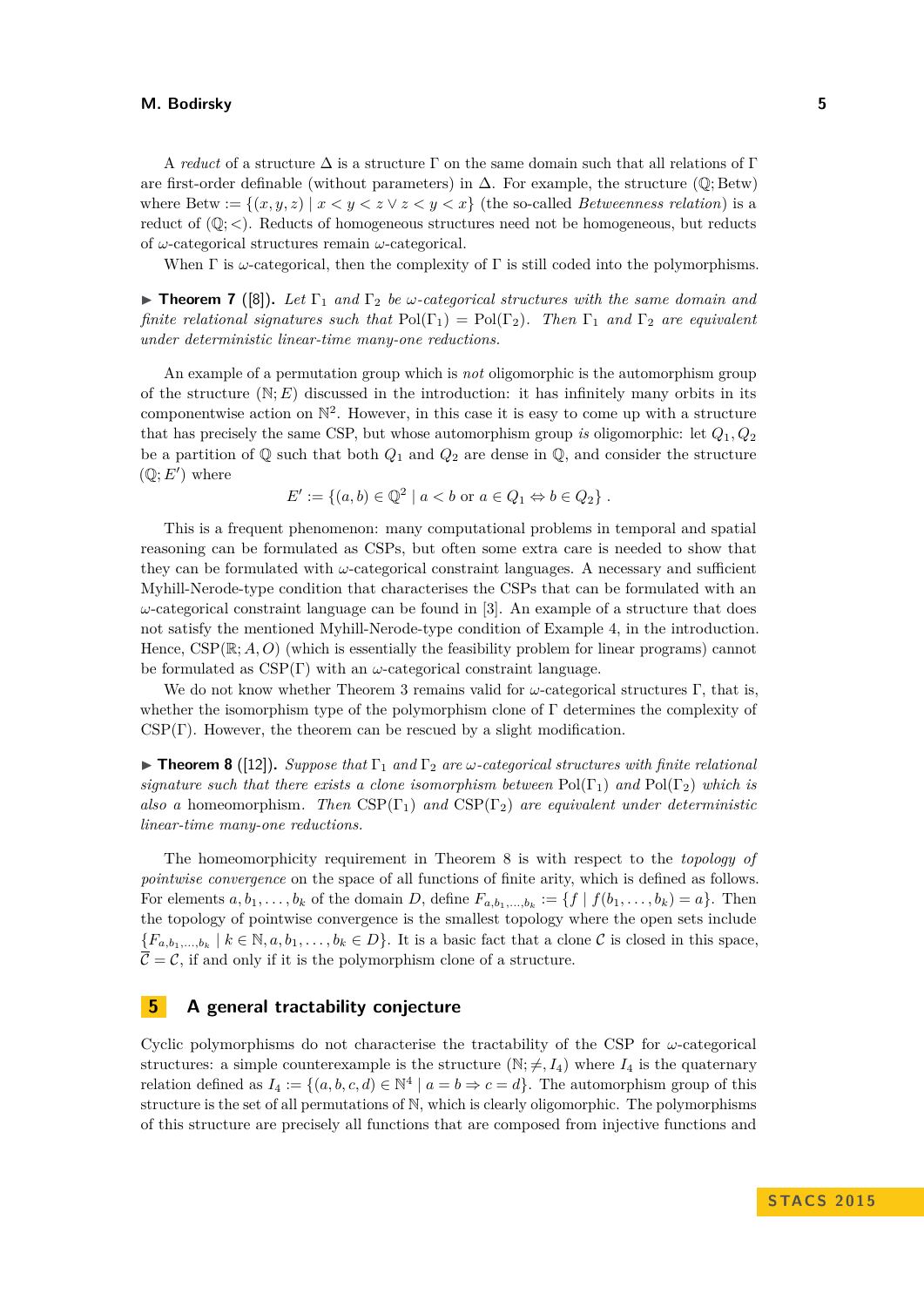#### **6 The Complexity of Constraint Satisfaction Problems**

projections. Hence, the clone does not contain cyclic operations. But  $CSP(N; \neq, I_4)$  is easily seen to be in P; see [\[6\]](#page-6-8).

The structure  $(\mathbb{N}; \neq, I_4)$  has polymorphisms that are almost as good as cyclic operations: every binary injective operation *f* will be a polymorphism, and we can always pick an injection *i* from  $\mathbb{N} \to \mathbb{N}$  such that the following holds:

$$
\forall x_1, x_2. f(x_1, x_2) = i(f(x_2, x_1)) .
$$

We also have to describe an obstruction to general algorithmic results for the class of all *ω*-categorical structures. Henson [\[20\]](#page-6-9) constructed uncountably many homogeneous directed graphs  $\Gamma$ , and all of these directed graphs have distinct CSPs. Since there are only countably many algorithms, there must be directed graphs in this class with an undecidable CSP. There are also CSPs of various intermediate complexities [\[2\]](#page-5-1). All of Henson's digraphs have a binary polymorphism  $f$  and endomorphisms  $e_1, e_2$  satisfying

$$
\forall x_1, x_2. e_1(f(x_1, x_2)) = e_2(f(x_2, x_1)),
$$

that is, from a universal-algebraic perspective, they all 'look like easy CSPs', but they are not.

Henson's directed homogeneous graphs are based on forbidding *infinite* families of finite structures. On the other hand, the *ω*-categorical structures that appear 'in nature' (either in mathematics or to formulate computational problems as CSPs) can typically be described by forbidding only finitely many finite structures. More formally, we say that a homogeneous structure  $\Gamma$  is *finitely bounded* if there exists a finite set  $\mathcal F$  of finite structures such that the age of  $\Gamma$  is given as the class of all finite structures that do not embed any of the structures from F. We now generalise the tractability conjecture by modifying the idea of Taylor polymorphisms so that it involves outside applications of endomorphisms, as follows.

<span id="page-4-0"></span>I **Conjecture 3.** *Let* Γ *be the reduct of a finitely bounded homogeneous structure. If* Γ *has a polymorphism f of arity*  $n \geq 2$  *such that for every*  $i \leq n$  *there are endomorphisms*  $e_1, e_2$  *and*  $x_1, \ldots, x_n, y_1, \ldots, y_n \in \{x, y\}$  *with*  $x_i \neq y_i$  *such that f satisfies* 

$$
e_1(f(x_1,...,x_n)) = e_2(f(y_1,...,y_n))
$$

*then* CSP(Γ) *is in P. Otherwise,* CSP(Γ) *is NP-complete.*

The conjecture has been verified for several classes of  $\omega$ -categorical structures:

- All reducts of  $(\mathbb{Q}; <)$  in [\[7\]](#page-6-10);
- All reducts of the Random graph (the Fraïssé-limit of the class of all finite graphs) in [\[10\]](#page-6-11);  $\blacksquare$
- All reducts of the homogeneous equivalence relation with infinitely many infinite classes in [\[15\]](#page-6-12).

The strongest tool we have for attacking this conjecture will be introduced in the next section.

## **6 Ramsey Theory**

The complexity classification results for *ω*-categorical structures mentioned in Section [5](#page-3-1) rely on results from structural Ramsey theory. We say that a homogeneous structure Γ is *Ramsey* if for all finite substructures *A* and *B* of Γ and every colouring of the embeddings of *A* into Γ with finitely many colours, there exists an embedding *e*: *B* → Γ such that all embeddings of *A* into *e*(*B*) have the same color. Examples of homogeneous Ramsey structures are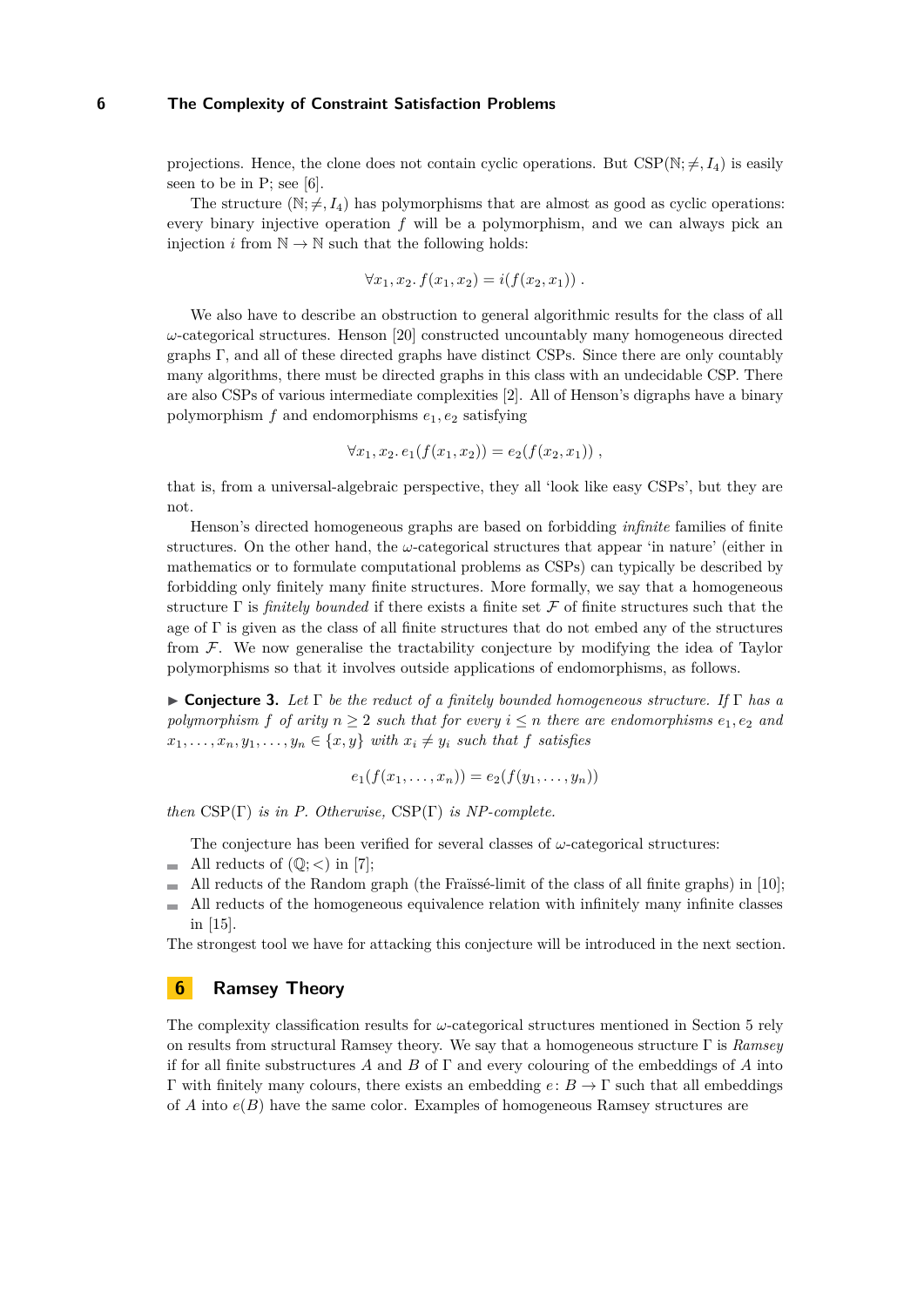- $(Q; <);$ ÷.
- the *ordered* Random graph, and other generically ordered Fraïssé-limits of so-called *free* Ē. *amalgamation classes* (examples are ordered versions of the Henson digraphs) [\[27\]](#page-7-5);
- the *convexly ordered* homogeneous binary branching C-relation, and other tree-like  $\blacksquare$ structures [\[25,](#page-7-6) [26\]](#page-7-7);
- the *lexicographically ordered* vector space over a finite field (see [\[24\]](#page-7-8));  $\overline{\phantom{a}}$
- the *lexicographically ordered* atomless Boolean algebra (see [\[24\]](#page-7-8)).

The fact that a structure is Ramsey can be exploited when analysing its automorphism group, endomorphism monoid, or polymorphism clone. Our usage of Ramsey theory is almost exclusively via the concept of *canonical functions*. For simplicity, we explain this concept for unary functions only; however, the ideas generalize straightforwardly to finitary functions; see [\[9\]](#page-6-13) for an in-depth introduction to the method of canonical functions. A function  $f: \Gamma \to \Gamma$  is called *canonical* if for all  $\beta \in Aut(\Gamma)$  we have  $f \circ \beta \in \overline{\{\alpha f \mid \alpha \in Aut(\Gamma)\}}$ . When Γ is an ordered Ramsey structure, then an arbitrary function 'looks as a canonical function on large parts of the domain': formally, for every function *f* over the domain of Γ, there exists a canonical function *g* in {*αfβ* | *α, β* ∈ Aut(Γ)} – the *canonisation lemma*. In practice, we often use a generalisation of canonisation involving constants – we refer to [\[9\]](#page-6-13) for details. Suppose now that  $\Gamma$  is homogeneous in a finite relational signature. Then there are only finitely many behaviours of canonical functions, and this is essential to break classification arguments dealing with endomorphisms (and polymorphisms) into finitely many cases. We hope that canonical functions and canonization can be used to reduce Conjecture [3](#page-4-0) to Theorem [4](#page-2-1) and Conjecture [2.](#page-2-2)

The method of canonical functions has been used extensively in [\[7,](#page-6-10) [13,](#page-6-14) [4,](#page-6-15) [10,](#page-6-11) [9,](#page-6-13) [15,](#page-6-12) [11\]](#page-6-16), in two contexts: complexity classification of CSPs and classification of reducts of homogeneous structures.

When is it possible to apply this method to analyse the endomorphisms (and polymorphisms) of  $\mathfrak{C}$ ? We do not need  $\mathfrak{C}$  to be Ramsey, it suffices that  $\mathfrak{C}$  has a homogeneous expansion with finite relational signature which is Ramsey. The following question is therefore of essential importance.

<span id="page-5-2"></span> $\triangleright$  **Question 1** ([\[14\]](#page-6-17)). *Is it true that every homogeneous structure with finite relational signature has a homogeneous Ramsey expansion with finite relational signature?*

Similar in spirit, we ask the following.

 $\triangleright$  **Question 2** ([\[14\]](#page-6-17)). *Can every*  $\omega$ -categorical structure be expanded to an  $\omega$ -categorical *structure which is Ramsey?*

These questions are closely related to recent research in topological dynamics – we refer to a recent survey article for more on this connection [\[29\]](#page-7-9). A positive answer to Question [1](#page-5-2) would imply that the method of Ramsey theory and canonical functions can be used to approach the tractability conjecture from Section [5](#page-3-1) in general.

#### **References**

- <span id="page-5-0"></span>**1** Libor Barto and Marcin Kozik. Absorbing subalgebras, cyclic terms and the constraint satisfaction problem. *Logical Methods in Computer Science*, 8/1(07):1–26, 2012.
- <span id="page-5-1"></span>**2** Manuel Bodirsky and Martin Grohe. Non-dichotomies in constraint satisfaction complexity. In Luca Aceto, Ivan Damgard, Leslie Ann Goldberg, Magnús M. Halldórsson, Anna Ingólfsdóttir, and Igor Walukiewicz, editors, *Proceedings of the International Colloquium*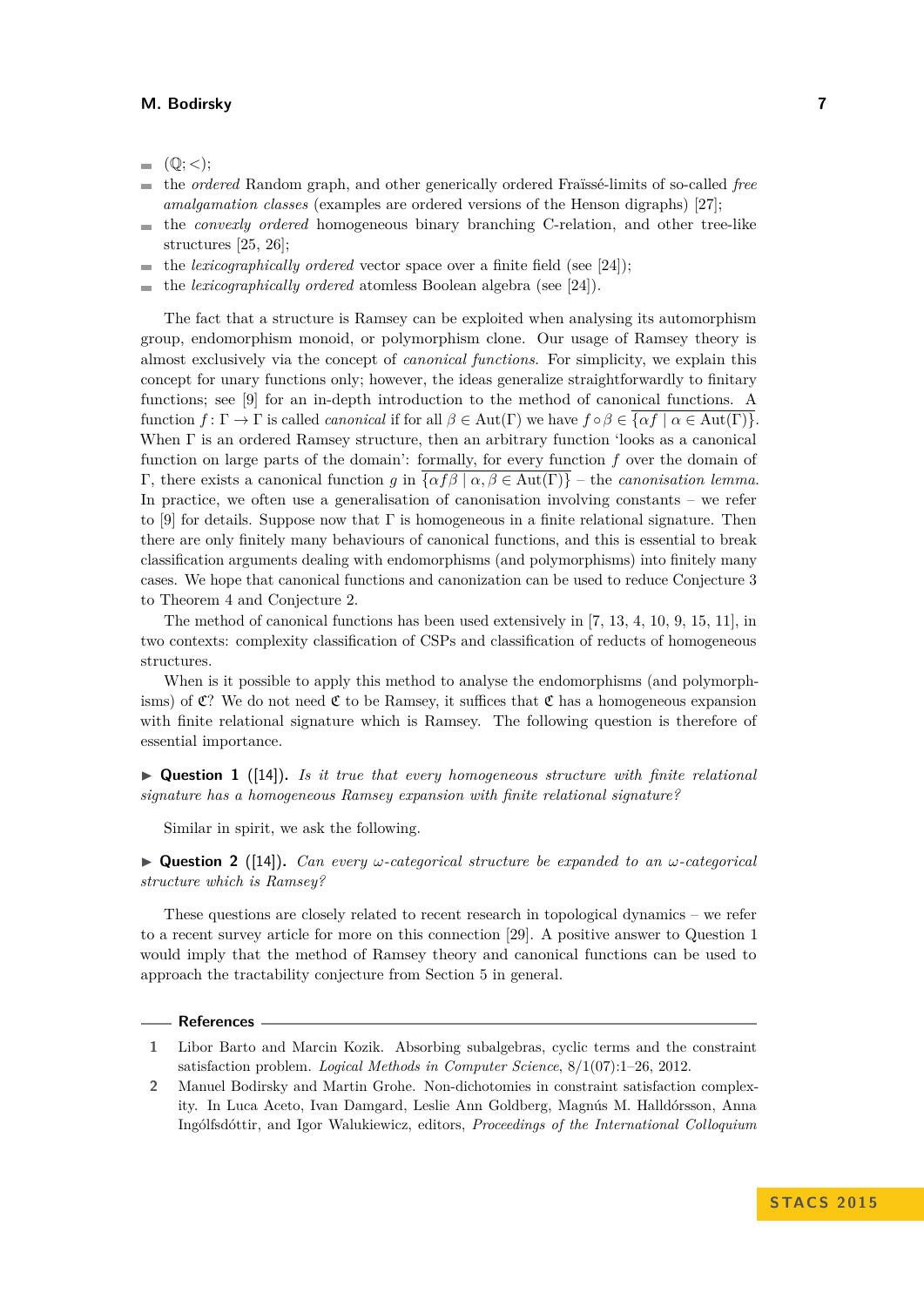## **8 The Complexity of Constraint Satisfaction Problems**

*on Automata, Languages and Programming (ICALP)*, Lecture Notes in Computer Science, pages 184 –196. Springer Verlag, July 2008.

- <span id="page-6-6"></span>**3** Manuel Bodirsky, Martin Hils, and Barnaby Martin. On the scope of the universal-algebraic approach to constraint satisfaction. *Logical Methods in Computer Science (LMCS)*, 8(3:13), 2012. An extended abstract that announced some of the results appeared in the proceedings of Logic in Computer Science (LICS'10).
- <span id="page-6-15"></span>**4** Manuel Bodirsky, Peter Jonsson, and Trung Van Pham. The reducts of the homogeneous binary branching C-relation. Preprint arXiv:1408.2554, 2014.
- <span id="page-6-0"></span>**5** Manuel Bodirsky, Peter Jonsson, and Timo von Oertzen. Essential convexity and complexity of semi-algebraic constraints. *Logical Methods in Computer Science*, 8(4), 2012. An extended abstract about a subset of the results has been published under the title *Semilinear Program Feasibility* at ICALP'10.
- <span id="page-6-8"></span>**6** Manuel Bodirsky and Jan Kára. The complexity of equality constraint languages. *Theory of Computing Systems*, 3(2):136–158, 2008. A conference version appeared in the proceedings of Computer Science Russia (CSR'06).
- <span id="page-6-10"></span>**7** Manuel Bodirsky and Jan Kára. The complexity of temporal constraint satisfaction problems. *Journal of the ACM*, 57(2):1–41, 2009. An extended abstract appeared in the Proceedings of the Symposium on Theory of Computing (STOC'08).
- <span id="page-6-5"></span>**8** Manuel Bodirsky and Jaroslav Nešetřil. Constraint satisfaction with countable homogeneous templates. *Journal of Logic and Computation*, 16(3):359–373, 2006.
- <span id="page-6-13"></span>**9** Manuel Bodirsky and Michael Pinsker. Reducts of Ramsey structures. *AMS Contemporary Mathematics, vol. 558 (Model Theoretic Methods in Finite Combinatorics)*, pages 489–519, 2011.
- <span id="page-6-11"></span>**10** Manuel Bodirsky and Michael Pinsker. Schaefer's theorem for graphs. In *Proceedings of the Annual Symposium on Theory of Computing (STOC)*, pages 655–664, 2011. Preprint of the long version available at arxiv.org/abs/1011.2894.
- <span id="page-6-16"></span>**11** Manuel Bodirsky and Michael Pinsker. Minimal functions on the random graph. *Israel Journal of Mathematics*, 200(1):251–296, 2014.
- <span id="page-6-7"></span>**12** Manuel Bodirsky and Michael Pinsker. Topological Birkhoff. *Transactions of the American Mathematical Society*, 2014. To appear (electronic version is published). Preprint arxiv.org/abs/1203.1876.
- <span id="page-6-14"></span>**13** Manuel Bodirsky, Michael Pinsker, and András Pongrácz. The 42 reducts of the random ordered graph. Preprint arXiv:1309.2165, 2013.
- <span id="page-6-17"></span>**14** Manuel Bodirsky, Michael Pinsker, and Todor Tsankov. Decidability of definability. *Journal of Symbolic Logic*, 78(4):1036–1054, 2013. A conference version appeared in the Proceedings of LICS 2011, pages 321–328.
- <span id="page-6-12"></span>**15** Manuel Bodirsky and Michał Wrona. Equivalence constraint satisfaction problems. In *Proceedings of Computer Science Logic*, volume 16 of *LIPICS*, pages 122–136. Dagstuhl Publishing, September 2012.
- <span id="page-6-3"></span>**16** V. G. Bodnarčuk, L. A. Kalužnin, V. N. Kotov, and B. A. Romov. Galois theory for Post algebras, part I and II. *Cybernetics*, 5:243–539, 1969.
- <span id="page-6-4"></span>**17** Andrei A. Bulatov, Andrei A. Krokhin, and Peter G. Jeavons. Classifying the complexity of constraints using finite algebras. *SIAM Journal on Computing*, 34:720–742, 2005.
- <span id="page-6-1"></span>**18** Tomás Feder and Moshe Y. Vardi. The computational structure of monotone monadic SNP and constraint satisfaction: a study through Datalog and group theory. *SIAM Journal on Computing*, 28:57–104, 1999.
- <span id="page-6-2"></span>**19** David Geiger. Closed systems of functions and predicates. *Pacific Journal of Mathematics*, 27:95–100, 1968.
- <span id="page-6-9"></span>**20** C. Ward Henson. Countable homogeneous relational systems and categorical theories. *Journal of Symbolic Logic*, 37:494–500, 1972.